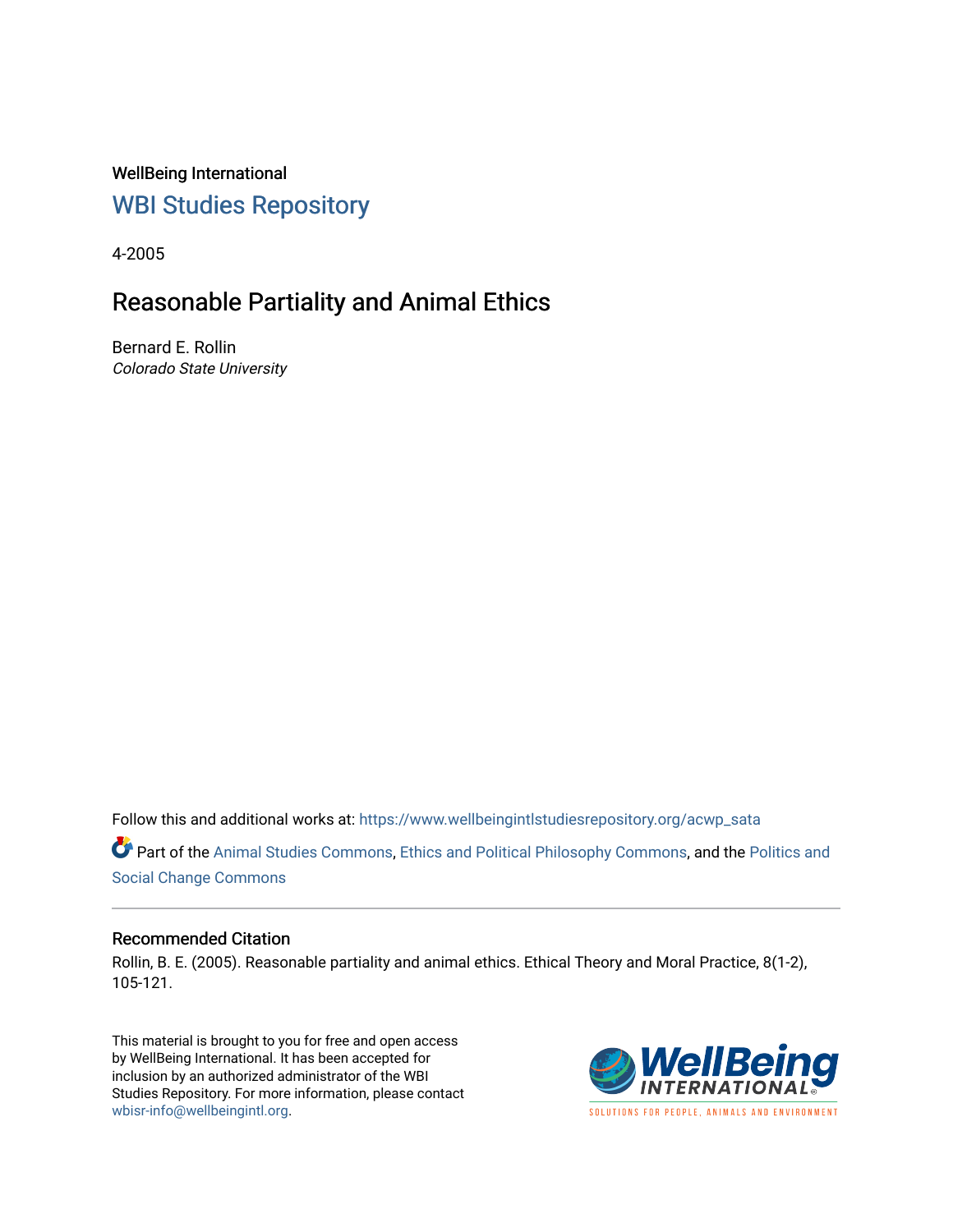# **Reasonable Partiality and Animal Ethics**

Bernard E. Rollin *Colorado State University*

#### **KEYWORDS**

animal ethics, companion animals, moral psychology, philia, reasonable partiality

#### ABSTRACT

*Moral psychology is often ignored in ethical theory, making applied ethics difficult to achieve in practice. This is particularly true in the new field of animal ethics. One key feature of moral psychology is recognition of the moral primacy of those with whom we enjoy relationships of love and friendship -philia*  in Aristotle's term. Although a radically new ethic for animal treatment is emerging in society, its full *expression is severely limited by our exploitative uses of animals. At this historical moment, only the animals with whom we enjoy philia - companion animals - can be treated with unrestricted moral concern. This ought to be accomplished, both for its own sake and as an ideal model for the future evolution of animal ethics.*

#### **1.**

Should ethical theory make a difference to solving real world moral problems? For much ethical theorizing it is not clear that the answer is in the affirmative. Just as the scientific revolution disvalued and ignored qualitative distinctions given in sense experience for the sake of constructing a mathematizable picture of the universe, one can argue that a good deal of ethical theory is not directly relevant to dealing with moral questions arising in the real world. Consider a person asked to donate to a char ity, for example the United Way, which funds various local activities in a community such as the Girl Scouts, homeless shelters, Special Olympics, etc. Suppose the prospective donor lives in Fort Collins, Colorado. Upon reflection, he decides to donate to the United Way, but in a different community, say Altoona, Pennsylvania. He is then asked, "Why Altoona? Are you from there? Do you have family there?" His reply is tendered on a theoretical level: "What difference does it make where I donate the money if two communities are equally needy?" Common sense would not accept such a response, since built into ordinary moral consciousness is the notion that you have a stronger moral obligation to your own community than to just any community.

Or suppose someone says to the donor "How can you bother to give to the United Way when children are starving? The needs of starving children are more pressing than the needs of Girl Scouts!" This is certainly true on a theoretical level, yet does not work in the real world. Few of us triage our contributions in such a way, or would accept an argument showing that money you spend on toys for your children (who already have many toys) ought instead be sent to Bangladesh. As one of my cowgirl students responded when another student asked how one could worry about animals when babies were dying, "Morality is not a single shot shotgun". We all work within the sphere of our psychological predilections.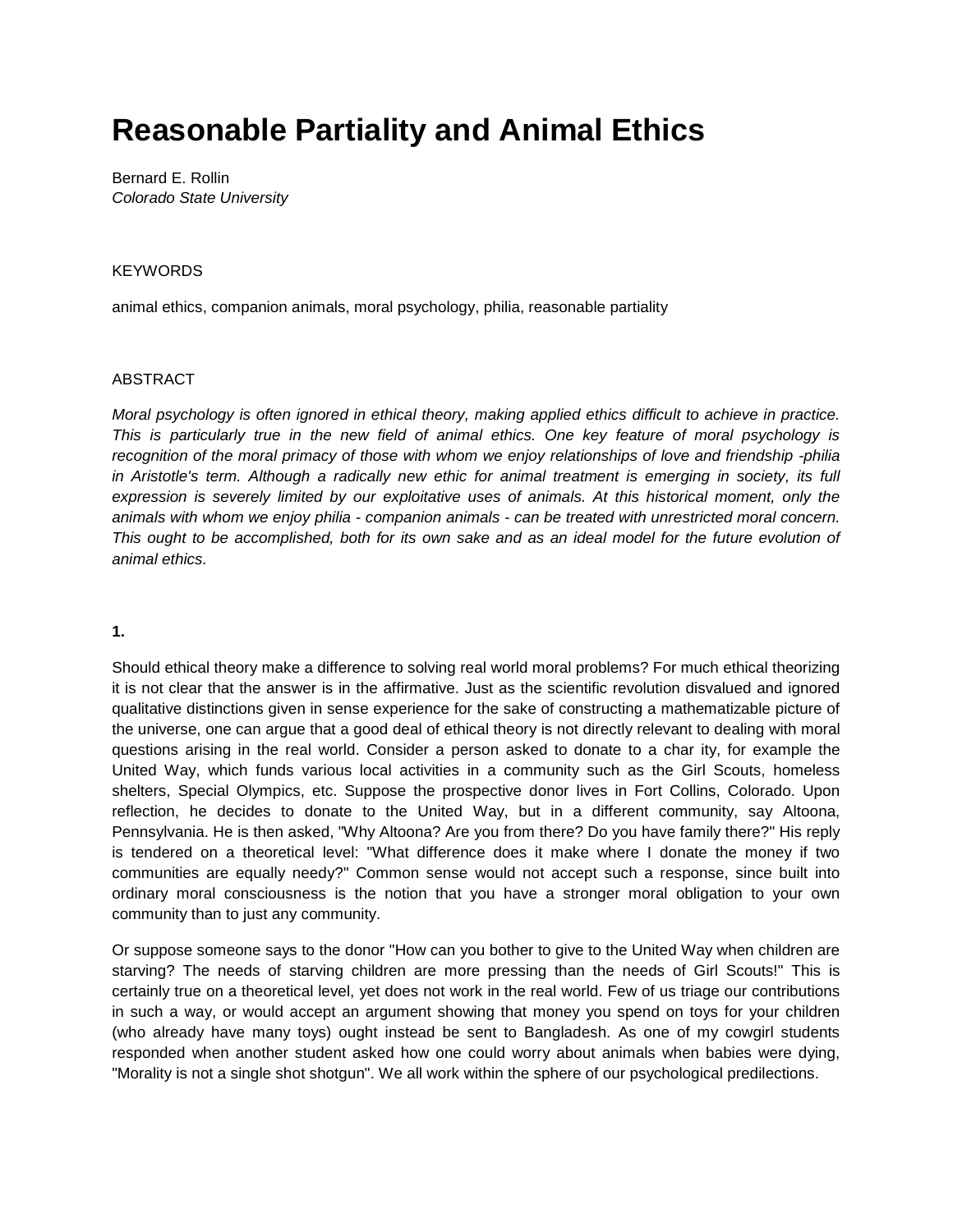Those of us who work in applied ethics, i.e., who try to use ethical theory to help us change behavior or decide among real world choices or make the actual world a better place, cannot rest content with wellcrafted, internally coherent, elegant theoretical formulations that don't hook into reality. For us, as it were, ethics must be an interpreted calculus, not an uninterpreted one. This is certainly true in the area of animal ethics. If one is working to improve the lot of farm animals, one neutralizes one's ability to make progress in this areas by affirming to all who would listen that "we should not be raising animals for food", even if one can mount a sound argument in favor of this claim. Similarly, however logically consistent, coherent and elegant one's theoretical ethic may be, buttressing the claim that we ought not do invasive research on animals, it does not help guide us in how to make animal research more ethically acceptable, short of abandoning the enterprise, which society is not in fact willing to do.

The theoretical works of Regan and Singer, while of great value in principle, rarely provide any direction in providing real world solutions. If the logical consequence of Regan's ethic is "we don't want bigger cages, we want no cages!", how can this be utilized to improve research, for it implies it is senseless to affirm that we can make improvement in invasive animal uses, short of abandoning them. Henry Spira, eulogized by Peter Singer as the most effective animal ethics activist of our age, repeatedly admonished animal advocates that there has never been a social revolution in the U.S. that wasn't incremental, and that there was no reason to believe that moral progress in animal use would not proceed the same way, particularly given the degree to which animals are disenfranchised. There would be no quantum leap to not using animals for human benefit.

Similarly, the only practical suggestion that Singer provides for amelio-rating the suffering associated with factory farming is becoming a vegetarian; he even includes some vegetarian recipes to ease readers into this radical life-style change! Yet we all know of people (sometimes ourselves!) who have been admonished by physicians to cut down on meat for the sake of our health, as we are at serious risk for heart-attack and stroke. People do not do so for the sake of prolonging their own lives; a *fortiori* most people will not do so - let alone become full vegetarians - because Singer has advanced a solid moral argument in favor of vegetarianism.

What is missing in many theoretical ethical approaches to such issues is a sensitivity to moral psychology. Kant may well claim that moral philosophy borrows nothing from "anthropology", (i.e., psychology), but that is philosophy fiction. For example, in the real world, one must deal with the question of how one gets scientists, ideologically indoctrinated in what I have called The Common Sense of Science (Rollin, 1989), which affirms that science is value-free and doesn't make value-judgments in general or ethical judgments in particular," to become conscious of ethical issues in animal research. Similarly, and far more generally, if there is evidence that society is displaying ever-increasing moral concern for animal treatment, and the only social ethic for animals is a prohibition against overt cruelty, and most animal abuse is not overt cruelty, how will society conceptualize this new moral concern? Or if one is approaching farmers for whom animal treatment is not seen as a moral issue, how does one get them to acknowledge that some things they do are wrong? Being able to deal with these and other questions indeed requires knowledge of moral psychology, of how people think and how one can change that thinking.

In fact, functioning as a moralist who effects real change as opposed to being one who makes a logical case for such change - requires that one be a moral psychologist as much as a moral philosopher. While one, in principle, could have learned this major point from Plato's dialogues (as we shall discuss), one could not learn it existentially until one was put into a position of making it work.

In 1978, the Veterinary School at Colorado State University employed this author to develop the issues of veterinary ethics, and to anticipate where society was going in the area of animal ethics, so that the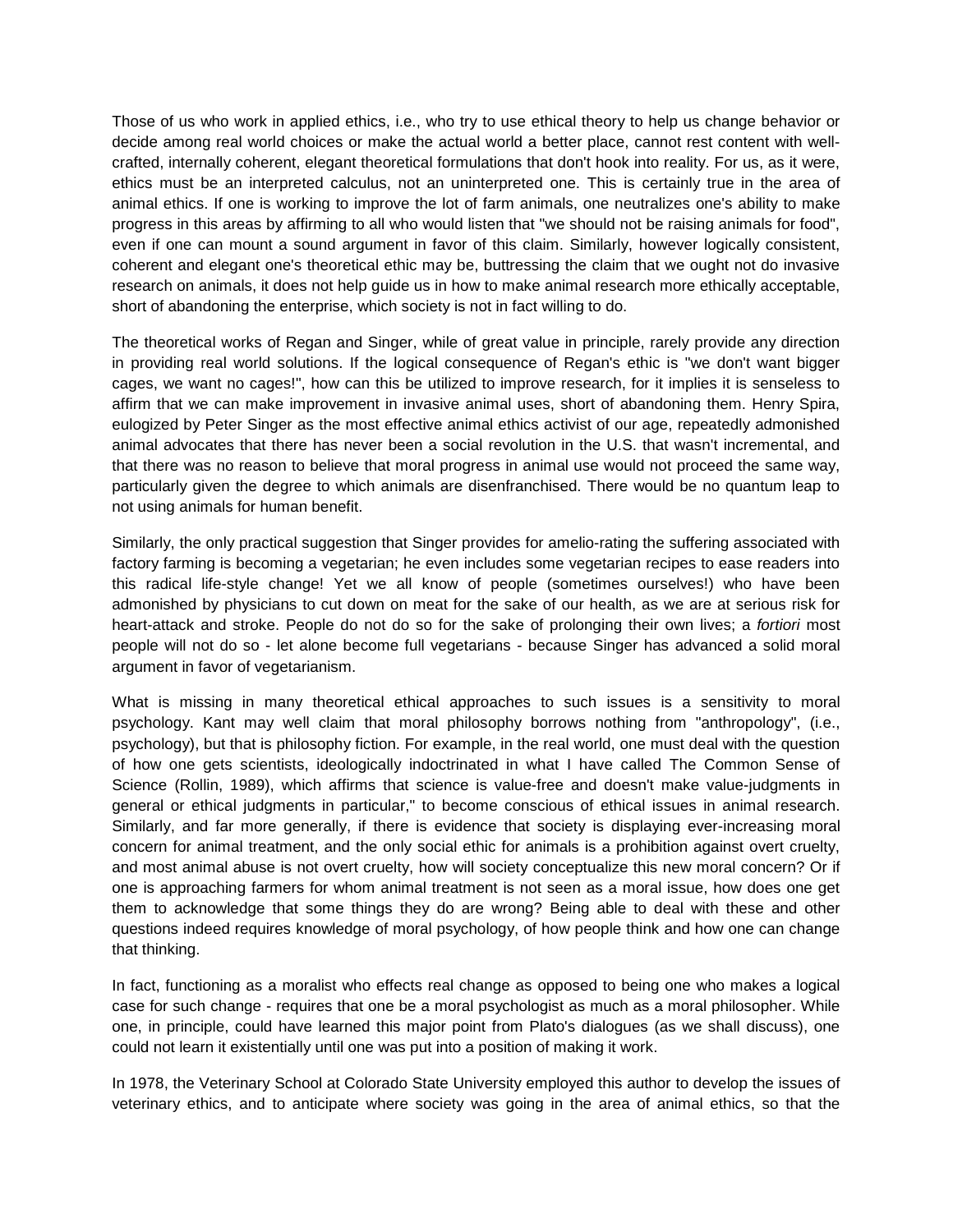school could make its work compatible with changing social ethics. It was clear that an important issue was that students dreaded the way surgery was taught. Students who had just completed the surgery class, along with their instructors, reported that surgery instruction proceeded by using the same dog 8 times: a surgery on Monday, Wednesday, Friday; the following Monday, Wednesday, and Friday; the next Monday, and then a terminal procedure on Wednesday. Between surgeries, the animals were thrown into cages without even blankets or any analgesia, and if the students wished to provide after-care they had to cut classes! When questioned, the surgeons responded, "We're a good place, another school uses them 22 times!"

One surgeon, in particular, was not satisfied with the status quo. He expressed the belief, not previously expressed by him or others, that animals should not be subjected to pain merely because they were unowned, and he was outraged that pain was inflicted merely to save money. He urged this author as "the ethics person" to assist in effecting change in this area. The other surgeons, when encouraged to express their long-held, but previously unexpressed, moral outrage, agreed to end the practice of multiple surgeries with little or no aftercare. Within three months, surgery instruction had transformed to single surgeries, with students graded as much on after-care as on carpentry, and within a year the surgeons voted to eliminate any wake-up surgery. "The students will learn recovery on client animals; we don't need to cause suffering," they said.

This incident illustrates clearly what Plato meant by "recollection." When dealing with adults on matters of ethics, one cannot clash with them and force change in thinking. One must rather make them "recollect" their own deep moral principles. One needed, metaphorically, to use judo, not sumo. The vast majority of people who went into veterinary medicine (at that time it was easier to gain admission into human medical school than veterinary school!) did so because they believed animals were worth caring about in their own right. Informal polls of thousands of veterinarians over a 25-year period show that well over 90% of them proclaim primary allegiance to the animal (what I call the Pediatrician model) rather than to the client (what I call the Garage Mechanic model.) Veterinarians approached in this way are allowed to make a clear choice in favor of animal welfare.

A similar approach can be used with cattlemen and even rodeo people, made to "recollect" the Biblical ethic of husbandry and good care they are steeped in. A lecture presented some years ago to the Colorado State University Rodeo Club succinctly illustrates this point. The topic, the new social ethic for animals in relation to rodeo, met with not unexpected hostility. The audience of rodeo cowboys expected a sermon chastising them for abusing their animals. Instead, they were presented with a discussion of many aspects of ethics with no mention of rodeo: the nature of social morality and individual morality, the relationship between law and ethics, the need for an ethic for how we treat animals. When queried as to their position on the latter question, after some dialogue, they all agreed that, as a minimal ethical principle, one should not hurt animals for trivial reasons. They were then given the opportunity to apply the newly-learned ethical principles to their own practices and returned shortly with the surprising revelation that what was wrong with rodeo was "everything." The student president of the Rodeo Club stated, "when we started to think about it, we realized that what we do violates our own ethic about animals." He continued, "we want to think this through. Rodeo means a lot to us. Will you help us think through how we can hold on to rodeo and yet not violate our ethic?" To me, that incident represents an archetypal example of successful ethical dialogue, using recollection, and judo not sumo!

Both the rodeo case and the surgery case illustrate the relevance of moral psychology. Had the participants in the ethical dialogue been told merely what was wrong with the surgery teaching or with rodeo they would have shut down completely and ended the discussion. But by making the same point through asking, we were able to make moral progress and even effect practical change. (The Civil Rights revolution in the U.S. also took place largely because leaders like King and Johnson showed Southerners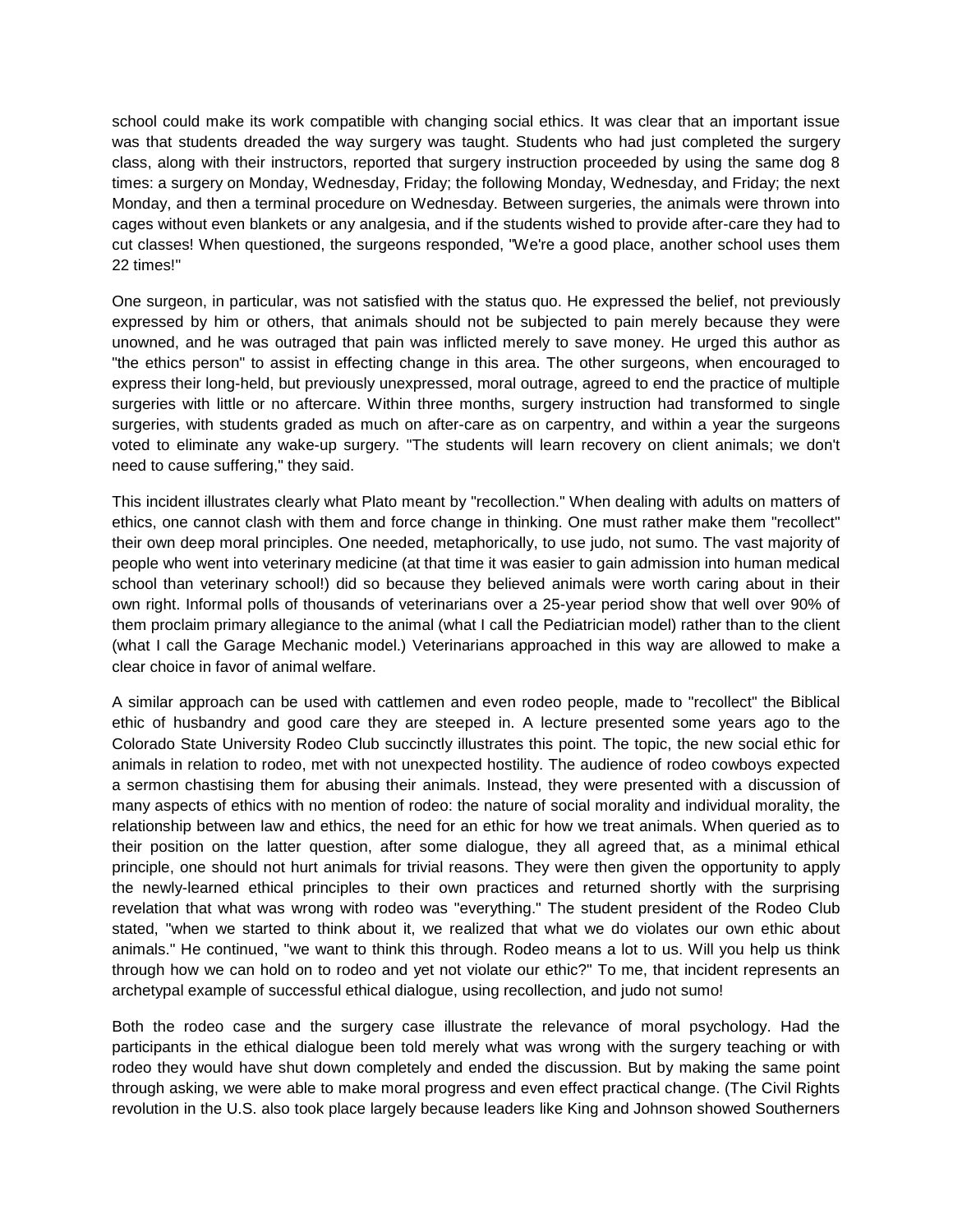that they believed all humans should be treated equally and that black people were human; they just didn't bother to draw the conclusion.)

Thus far, I have tried to illustrate the importance of moral psychology to genuine applied ethics. This insight has been the key to this author's approach to animal ethics. As another example, when 1985 federal legislation for laboratory animals mandated discussions of protocols by Animal Care and Use Committees, it was expected that although initially reviews would be perfunctory, with members deferring to each other's expertise, eventually something in a protocol would strike someone as morally wrong or at least morally questionable, and that this would lead to professional deference being replaced by moral debate (Rollin, 2002). This of course has turned out to be the case, and has not only helped overturn scientists' agnosticism about value judgments in science, but also helped them "reappropriate common sense" on morally relevant subjective states in animals such as pain, fear, distress, anxiety, loneliness, etc, something whose knowability was denied by Scientific Ideology.

I would argue then, that moral psychology is integral to applied animal ethics, so integral, in fact, that I take as my point of departure in animal ethics what I find in emerging social ethics for animals. Twenty years ago, I argued that if concern for animals continues to increase in society, and people need a new ethic for animal treatment, and the traditional ethic for bidding deliberate cruelty does not suffice, people will turn to our consensus ethic for humans and apply it, mutatis mutandis, to animal treatment. Given that our social ethic in Western democratic societies is a mixture of utilitarianism and deontology, with our social decision-making occurring largely with the utilitarian goal of producing the greatest benefit for the greatest number, and rights serving as a deontological check on the excesses of utilitarianism, it seemed reasonable to expect that society would demand rights (that is, legal protections) for animals against excessive utilitarian zeal in factory farming, research, testing, etc. This expectation was indeed "prophetic", not in the Nostradamus sense of predicting the future, but in the Biblical sense of saying if things continue as they have been progressing, this and this will occur, given the logic of our ethic and an awareness of moral psychology. (It should be noted that although I do indeed take the social consensus ethic as a given, I argue on independent grounds for the superiority of western democratic ethics, and its revisability by reason) (Rollin, 1999).

# **2.**

One key feature of moral psychology is partiality to those one is close to and bonded to by bonds of love, friendship and affection. This was axiomatic to thinkers like Aristotle and Hume. Indeed, this seems so ubiquitous and widespread a moral intuition, that any theory failing to acknowledge it is highly suspect. Consider Kant's ethic, which implies that if your grandfather, on his death bed, asks you if you think his life was worth anything, and you in fact think he wasted his life on idle pleasures, you are obliged to tell him the truth. (Kant, of course, argues that this follows from the abstract nature of reason, and one's inability to logically universalize lying.) I dare say that such a conclusion is so far from the ordinary moral intuitions Kant affirms an ethical theory must explain, that Kant's theory is prima facie false, however eloquent it may be. Indeed, despite Kant's self-proclaimed desire to create an ethic that holds for "any rational being in general", it is in my view his failure to acknowledge human moral psychology that vitiates his ethic. While, in contrast, Hume bases his ethic on contingent facts about human nature, it is nonetheless far more plausible.

In fact, as Kant affirmed but failed to respect, ethical intuitions are to ethical theory what perceptions are to scientific theory - data to be explained. On occasion, ethical theory can alter one's intuitions, as when revulsion or disgust at physical deformity or homosexual behavior is transformed by the study of ethics into compassion or empathy or at least to moral irrelevance. But no theory can override the (perhaps biologically based) intuition that we favor those made close to us by bonds of blood, friendship or love.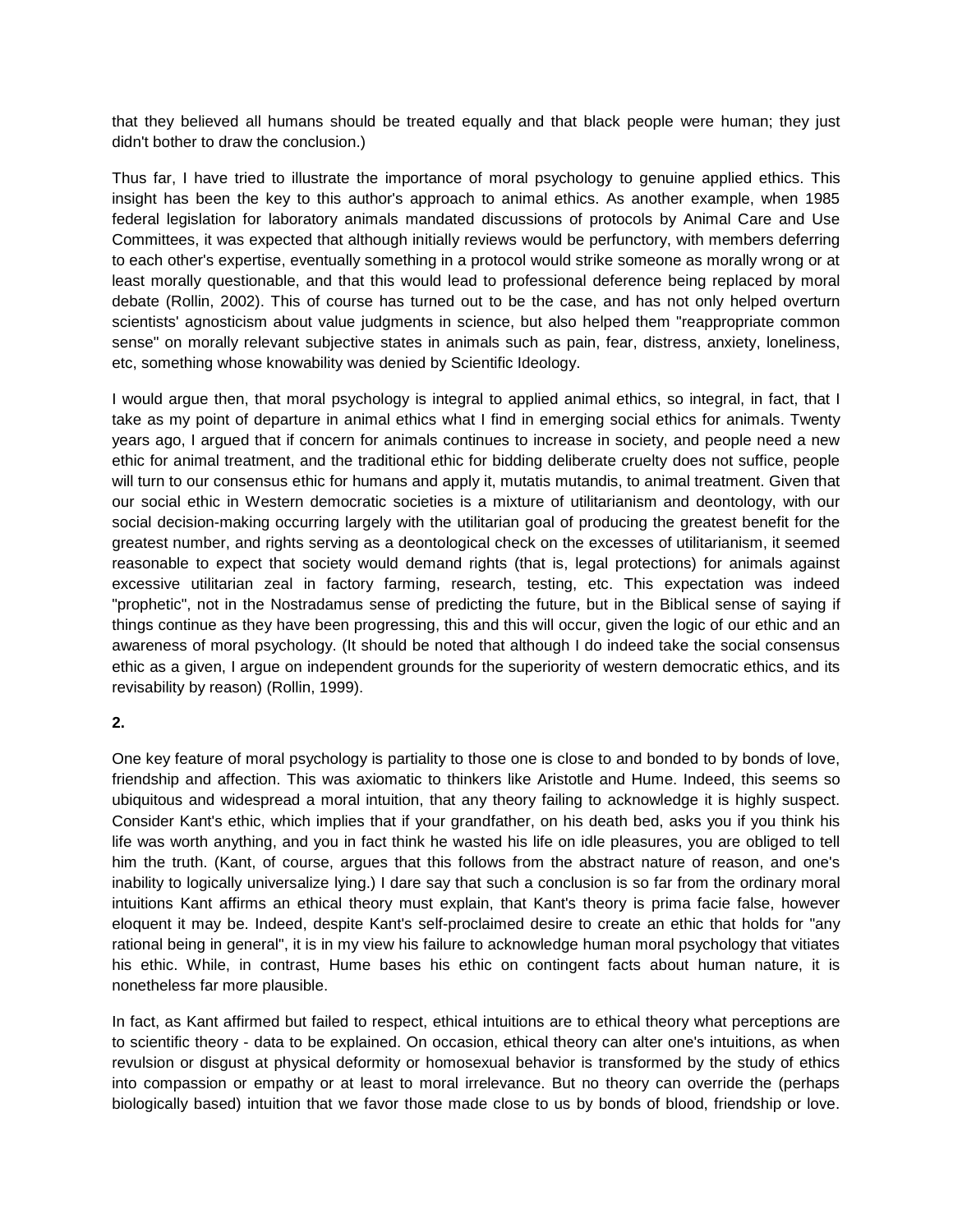Indeed, a person who regularly acted on Kantian theory and hurt people's feelings rather than told white lies in family, friendship, or loved one situations would be seen as a monster. A man who tells his fiancée the truth about how he feels about her new, and very expensive, New York coiffure might very well end up unmarried, with such honesty providing the "single experiment", in Hume's phrase, to prove that Kant's theory didn't work in real life.

Rational partiality towards one's friends and family (spouse, children, parents and relatives) is a major feature in Aristotle's ethics. In fact, a discussion of friendship (*philia*), comprises a full one- fifth of the *Nicomachean Ethics* (Edel, 1982, p. 309). "Friendship" for Aristotle is more inclusive than it is for us; it includes love, marriage, and feeling for one's relatives, as well as what we call friendship. Such *philia* is biologically rooted, to be found in "birds and most animals" (*Nicomachean Ethics*, 1155a).

"Without friends," says Aristotle, "no one would choose to live, though he had all other goods; even rich men and those in possession of office and of dominating power are thought to need friends most of all; for what is the use of such prosperity without the opportunity of beneficence, which is exercised chiefly and in its most laudable form towards friends." (Nicomachean Ethics, 1155a).

The moral priority of one's obligations towards the immediate circle one is bonded to by philia is taken for granted by Aristotle, and is indeed seen "to hold states together" (Nicomachean Ethics, 1155a). And "when men are friends they have no need of justice, while when they are just they need friendship as well, and the truest form of justice is thought to be a friendly quality" (Nicomachean Ethics, 1155a).

Thus, the priority of moral obligations to one's own is seen as a natural fact by Aristotle, who would doubtless have marveled at Kant's attempt to make such obligations equally binding with regard to all rational beings.

This is similarly the case with Hume, who sees love of family as the first step by which people transcend pure selfishness. Familial affection is the ultimate source of moral thought beyond oneself:

In the original frame of our mind, our strongest attention is confined to ourselves; our next is extended to our relations and acquaintances; and tis only the weakest which reaches to strangers and indifferent persons. Our natural, uncultivated ideas of morality, instead of providing a remedy for the partiality of our affections, do rather conform themselves to that partiality and give it an additional force and influence (Hume, 1739, ed. Selby-Bigge p. 489).

Indeed the only remedy to possible excesses stemming from the natural hold of partiality is through "artifice", or convention, which creates a broader sense of justice necessary for the survival and wellbeing of all (including those in our circle we are inclined to favor!) (Hume, 1739).

Thus perhaps the two greatest moral philosophers of common sense and common experience, Aristotle and Hume, see rational partiality as the inevitable foundation of morality. In particular, both see friendship and love and family as the most fundamental source of the experience of caring for others outside oneself. Indeed, only a full blown rationalist could ignore the strength and hold of caring for others we are close to in favor of basing morality solely on abstract reason.

**3.**

What is the relationship between reasonable partiality and animal ethics? Can animals fall within the sphere of reasonable partiality for humans? Does this concept have any applicability in human/animal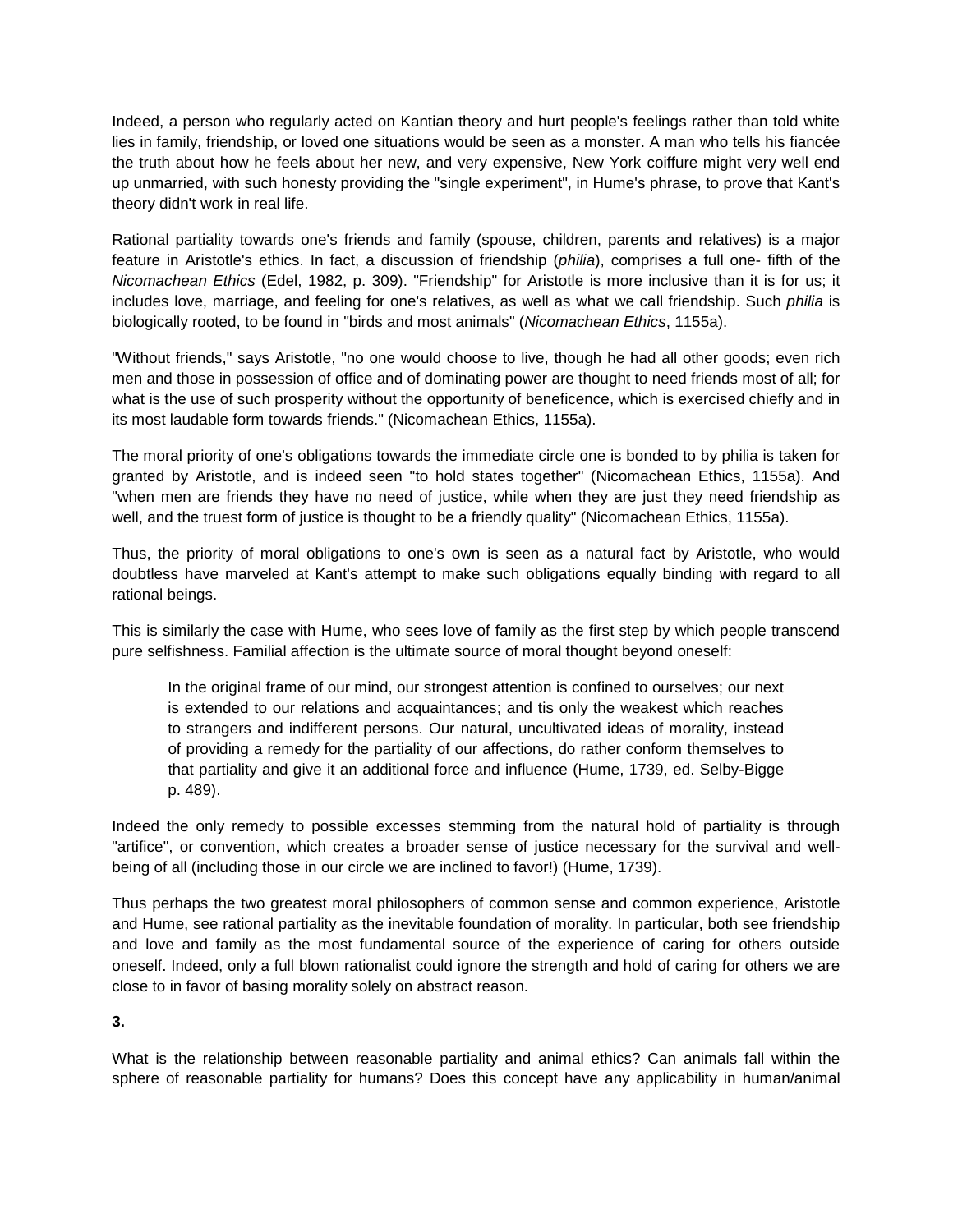moral interactions? Or, does reasonable partiality make sense only in the context of human to human interactions?

I will argue that part of reasonable partiality is preference for those with whom we have love and friendship, or *philia*. This is a fact of moral psychology which must put rational constraints on ethical theory and figure into ethical behavior. We can and should expand our moral circle, but must take cognizance of what is regarded as common sense among the audience we are addressing. It makes sense, then, in terms of contemporary moral psychology, in increasing moral concern for animals to press for better treatment of companion animals first, because of our special relationship with these animals, and because our relationship with them is not inherently invasive, involving inflicting pain, distress, or death. At this point in time, we cannot demand that people treat all animals as they would agree they ideally ought to treat animal companions.

Before addressing this question directly, let us remind ourselves of the roots of animal ethics as it has developed in the West during the last three decades, a discussion we began earlier. One can track emerging social concern for animals roughly back to the mid-1960s. Prior to that, the social ethic for animals in the civilized world was restricted to a prohibition against sadistic, intentional cruelty, an ethic based in some measure on the realization that animals can suffer, but more in reasons first enunciated by Thomas Aquinas, namely that people who behave cruelly toward animals will likely graduate to similar behavior towards humans. Since the majority of animal use was, prior to the mid 20th century, agricultural - food, fiber, locomotion and power - and since agricultural success depended on good husbandry, failing which the animals were not productive, only the anti-cruelty ethic was needed to catch sadists and psychopaths, unmoved by self-interest. As the Bible said, the wise man took care of his animals. In the mid-twentieth century, however, agriculture changed dramatically to industry from husbandry, and technology allowed us to force square pegs into round holes in confinement, without impairing productivity, though assuredly impairing welfare. At about the same time, large amounts of animal research and safety testing developed, which involved hurting animals significantly for human benefit, rather than out of cruelty. The anti-cruelty laws and ethic did not fit such uses, yet such uses caused far more animal suffering than did cruelty.

As society became aware of the new animal suffering not occasioned by cruelty, it demanded limitation of animal suffering in the context of human benefit. As mentioned earlier, this led to adapting the notion of rights to fit animals, and legally mandating protections for animals used for human benefit. Hence all civilized countries now have legal protections for research animals, and most of Europe beginning with Sweden has them for farm animals. Though the legalization of protection for farm animals has not yet reached the U.S., a recent Gallup poll shows that such protections are favored by 75% of the U.S. population.

In addition, certain other social factors potentiated the emergence of the new ethic. These included fewer and fewer people making their living from animals (only roughly 1.5% of the U.S. population is engaged in production agriculture); the correlative emergence in society of the companion animal as the paradigm for an animal in the social mind (almost 100% of the U.S. public professes to see their pets as "members of the family"); the rise of massive social ethical movements such as the various Rights movements to protect the disenfranchised (including animals and the environment); the writings of philosophers and scientists pressing for greater protection for animals; the discovery by the mass media that "animals sell papers."

The development of legal protections (rights) for animals in Britain, Europe, and the U.S. was largely fueled by awareness of what were perceived to be major atrocities in socially accepted animal uses. The U.S. Animal Welfare Act of 1966 was passed because of well-documented stories of dogs being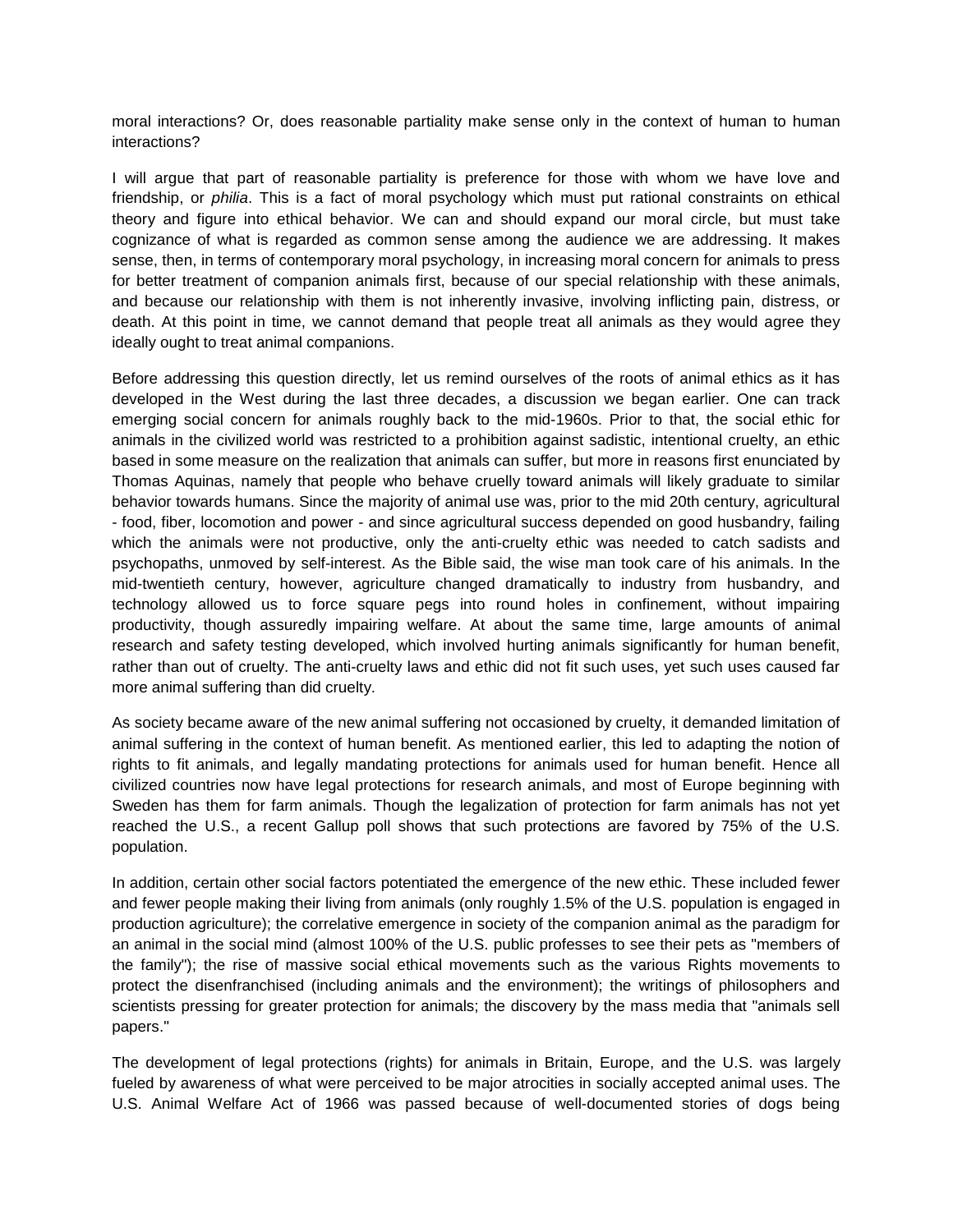kidnapped and sold to research laboratories, and because of striking photos published in Life magazine of the atrocious conditions under which research dogs were kept by vendors supplying animals to research. The 1966 Act specifically disavowed any control over the conduct or design of research. After a series of revelations of outrageous research use of animals (notably the University of Pennsylvania head injury studies that were videotaped by the researchers and stolen and made public by activists) the public demanded assurance that research design and animal care was done right, which led to the passage in 1985 of the laws my colleagues and I had worked on beginning in 1976.

Similarly, the European concern with farm animals was spurred in the 1960's by journalist Ruth Harrison's publication of *Animal Machines*, a book showing that farms had become factories, and that the idealized, husbandry-based farm was becoming obsolete. The resulting public outcry forced the British government to charter the Brambell Commission, a study group of eminent scientists chaired by ethologist Sir Rogers Bram bell, which concluded that no agricultural system which did not respect an animal's basic freedoms being with its own kind, having room to do postural adjustment, etc. - was morally acceptable. While the Brambell Commission had no regulatory authority, its conclusions have served as a moral beacon for European Society, and culminated in the Swedish law of 1988 essentially abolishing high confinement agriculture, which principles in turn are being embodied in EU regulations.

In other words, the growth of the new ethic has been fueled by public perceptions of atrocities in accepted animal use which are immune to cruelty prosecution, and since the 1970's has resulted in various parts of the world in legislation banning such diverse activities as steel-jawed traps, tuna nets that catch dolphin, the slaughter of horses for food, sow stalls; and have increased penalties for cruelty. Non-legislative consumer concern has forced the abolition of zoos as prisons, white veal in the U.S., and much new animal testing of cosmetics. (The Body Shop became a multi-billion dollar industry by disavowing such testing). The key point is that the pattern of animal ethical evolution has been the illumination of unknown areas of animal abuse and atrocity and their rectification.

In my 1981 book on animal ethics (Rollin 1981), a chapter was devoted to companion animals, assuming that the emerging social ethic would engage these issues - mass euthanasia of companion animals for convenience; puppy mills; public ignorance of companion animal needs; perpetuation by breed standards of vast numbers of genetic defects leading to great suffering and premature death. But, a decade later, as chronicled in an article written for the American Veterinary Medical Association, it was shown that despite the proliferation of animal ethics, virtually none of these companion animal issues had been socially addressed. To explain this apparent paradox, one must recognize that while it was true that animal treatment had traditionally been socially invisible (except for overt cruelty), there were in fact two opposite ways that something could be invisible - either by being too arcane and esoteric, or by being too familiar; so common as to be taken for granted. While the new ethical searchlight was illuminating what was invisible in the first sense (e.g., factory farming, animal research), it had done nothing to increase awareness of what was taken for granted (companion animal treatment).

In addition, with all the money spent on companion animals, people were further blinded to the morally problematic. Veterinary students and other audiences, told that there was no area of animal use where animals were getting the best possible treatment commensurate with that use, always indignantly responded that companion animals were a counter-example. This blindness was further perpetuated by campaigns extolling the virtue of "the human-animal bond", and affirming that "pets are wonderful", in part meant by animal-using industries to counter the growing social thrust for animal welfare.

In 1982, in the keynote speech at the University of Pennsylvania's major, well-funded conference on the human-animal bond, later published in book form as *New Perspectives on Our Lives with Companion Animals*, it was pointed out by this author that there is indeed a contract between humans and companion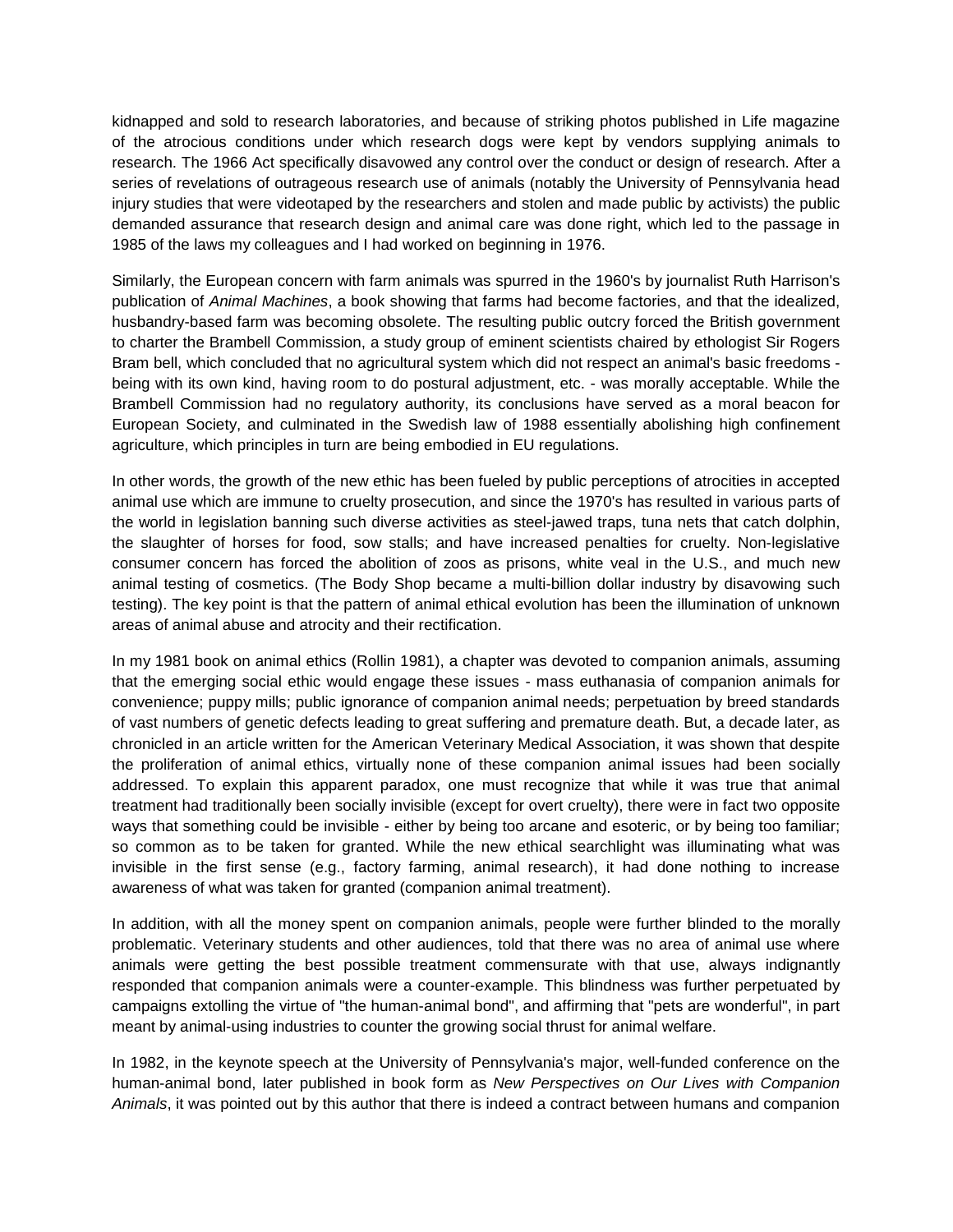animals, and animals are holding up their part well, but humans were significantly failing to do so, in ways I detailed. This observation was not well received by the conference participants, who were engaged in an orgy of self-congratulation for what they considered their perfect interconnections with companion animals.

In addition to all of these factors militating against society's shining the new ethical searchlight on the treatment of companion animals, the problem was further exacerbated by an interesting feature of moral psychology: While I can see every minute trace of disorder in your backyard, every problem in how you raise your children, the disarray in my backyard is ignored, and I view my child-rearing as perfect. As easy as it is to see researchers (the others) as monsters; it is equally difficult to measure our own behavior by the same yardstick.

### **4.**

Let us return to the issue of reasonable partiality and animal ethics in the light of our discussion of the emergence of animal ethics. There are major conceptual limitations on the extent to which society can develop animal ethics as it applies to animals used by humans for food, research, testing, sport, entertainment, or indeed in any solely utilitarian manner - in other words, most animals. We can certainly continue to ameliorate atrocities, as we did in research - the multiple use of animals, the failure to use analgesia and sometimes even anesthesia for painful procedures. (The denial of the knowability of pain in animals was a robust part of scientific ideology in theory and practice in the U.S. until we legislated that animals feel pain and forced science to "reappropriate common sense.") But we will continue to take their lives and even hurt them for scientific purposes if the experiment cannot be performed without hurting them. (There is no sign that the public has any desire to abolish animal research.) In fact, one British scientist enjoyed a great deal of respect at his university, and even convinced his colleagues to voluntarily adopt the U.S. protocol review procedure to protect animal welfare, in addition to the British inspectorate system. But when he proposed a calculus to decide that some terminal experiments were not worth painlessly taking an animal's life, he was literally driven out of the institution!

Similarly with food animals. The very nature of our relationship with them precludes their ever being full moral objects to us. At best, the new ethic in essence says that if animals' fundamental interests are no longer naturally protected as they were in husbandry, they should be protected in the legal system, i.e., granted rights to protect them from excessive suffering incurred in human uses. Obviously, this could never, for example, include the right to life!

What is generally at issue in society in the new ethic - except regarding frivolous animal uses - is not human use of animals, but rather controlling pain, distress and suffering attendant on that use. Society does not abolish animal research or food animal production; it restricts these practices to minimize suffering. But it does not question their acceptability. The *raison d'être* for these animals is still serving humans - witness the locutions "food animal", "lab animal". Such animals, like slaves, remain property, albeit, again like slaves, property protected against some abuses by law. Only a few radicals demand "animal liberation", though most people support *rights for animals* in the sense of legally guaranteed protections.

Even in the new ethic, then, animals remain property, and as Kant says "means to an end, that end being man", as opposed to humans, according to Kant, for whom morality requires that they be treated not merely as means, but as "ends in themselves". We recognize animal suffering, wish to see it controlled, but are generally not prepared to abandon the uses which cause harm to the animals, e.g., food production, research, testing of consumables for toxicity. Animals are still tools, albeit tools who suffer and whose suffering should be limited as far as is practicable, given their use.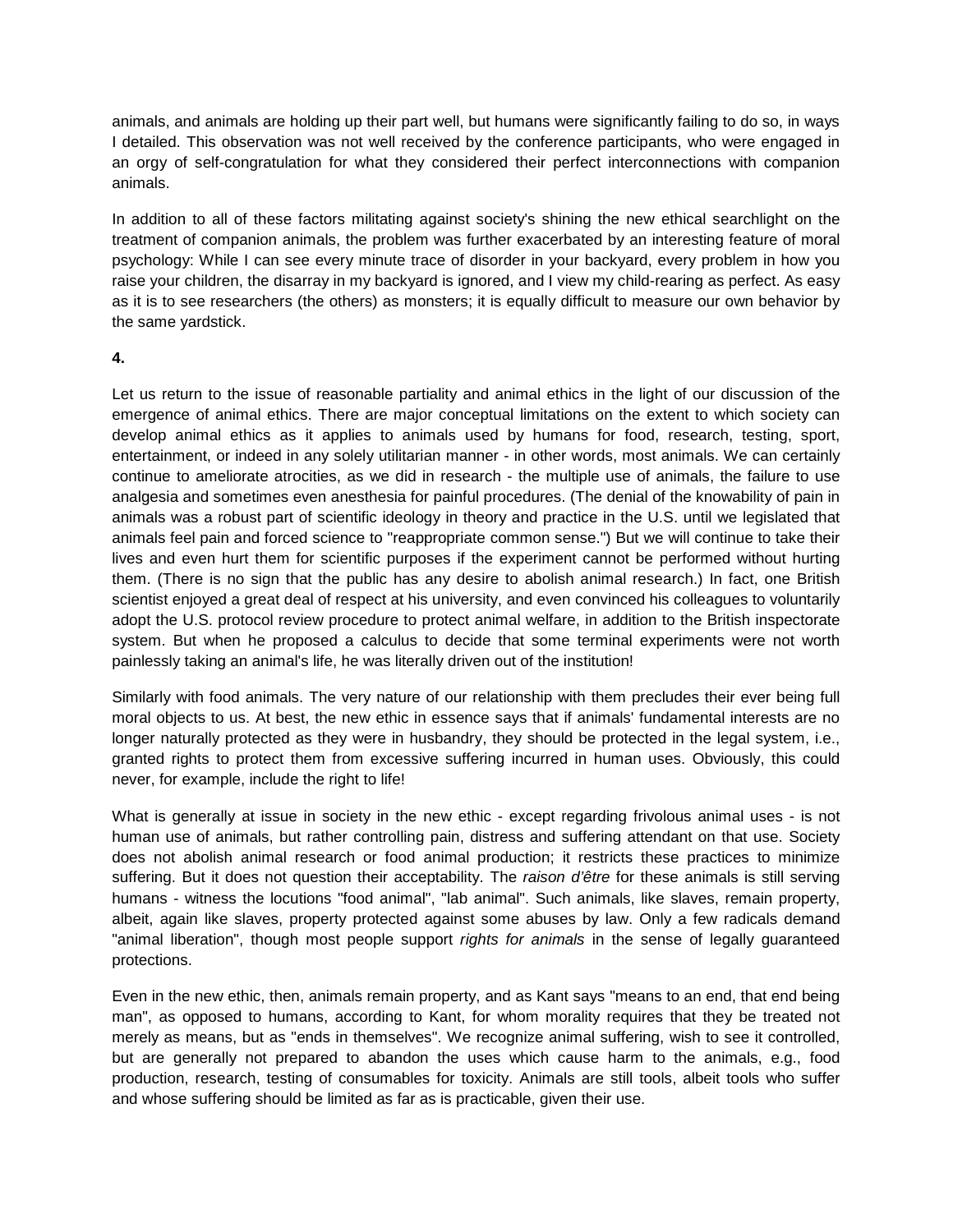It is certainly the case that the new ethic has moved beyond the self-interest basis inherent even in husbandry, by self-consciously demanding the mitigating of animal suffering in the pursuit of benefits for humans. But, while we try to minimize the suffering of animals we use for our benefit, we have little doubt about the appropriateness of killing them for food, using them clinically in research, or in general unhesitatingly manipulating their lives for our benefit, even if it is plain they would rather not be so used. It is in fact only in one ever-increasing area of animal use that we move closer to treating them as full moral persons - as ends in themselves - the area of companion animals.

Let us elaborate on the Kantian concept of "ends in themselves" before proceeding. According to Kant, all and only rational beings are "ends in themselves", not merely "means". Rational beings have "intrinsic value", whereas non-rational beings, animate or not, possess only "instrumental value" and are thus just means. It is not very clear why, for Kant, only rational beings enjoy this high moral status; nor is it very clear what it means. I have elsewhere attempted to reconstruct Kant's reasoning for giving moral primacy to rational beings (Rollin, 1976), but that is not relevant here. Instead, we shall try to provide plain meaning to these concepts in a manner useful to our discussion and grounded in common sense and common moral meaning.

Let us imagine having clogged drain pipes. I may try to unclog them with a plunger from my garage. Suppose the plunger does the job. If that is the case, the plunger is a means to my end - unclogging the pipes. I then am not morally obliged to reward the plunger; it is a tool to further my (or some other person's) ends or goals. Not only am I not obliged to reward it, I may throw it away; use it to start a fire, or toss it back into the garage without a "thank you". It is solely a means to my ends, possessing use value or instrumental value, but no *intrinsic* value - since it is non-conscious, inert matter, what I do to it *doesn't matter to it*, it is incapable of valuing what happens to it, whether good or bad.

On the other hand, suppose, after trying the plunger, I need to call a plumber. Although the plumber is indeed a means to my end (unclogging my pipes), he is not merely that - he is a locus of moral attention since what I do to him matters to him. So it would be wrong for me not to pay him what I agreed to pay; or to toss him into the garage or trash heap. I am obliged to behave morally toward him. He is not merely a tool - a means to help me achieve my ends - but he has needs, interests, desires, intentions, feelings, the fulfillment or thwarting of which matter to him. Built into him is the positive and negative valuing of what is done to him, such valuing is intrinsic (built into him), rather than merely a result of how well he serves me or how much or how little I value his usefulness to me (his instrumental value). Thus, he is an "end in himself".

As we mentioned, Kant restricts having intrinsic value or being an end in itself to rational beings, but it is difficult to see why this should be so. Surely any sentient or conscious being has states that matter to it in a positive or negative way - pleasure matters to an animal in a positive way, pain or fear in a negative way. Since it can value what happens to it, it has intrinsic value. Given the logic of morality, we should extend our moral attention to those states that matter to it when our actions affect that being. So what if it can't reason? -not all or even most of our moral attention focuses on reason *vis a vis* people. Most of it in fact focuses on feeling, on not hurting people physically or mentally, or helping them be happy or escape from suffering. So if human beings are ends in themselves, why not animals, since they too have feelings and goals that they value?

These Kantian concepts probably apply most naturally to our relationships of love, sex, and friendship with other people. We all recall how badly we can feel when we find out that someone we consider a friend maintained a relationship with us only because we had a car. We feel they used us as a means to their ends, without really caring about our ends.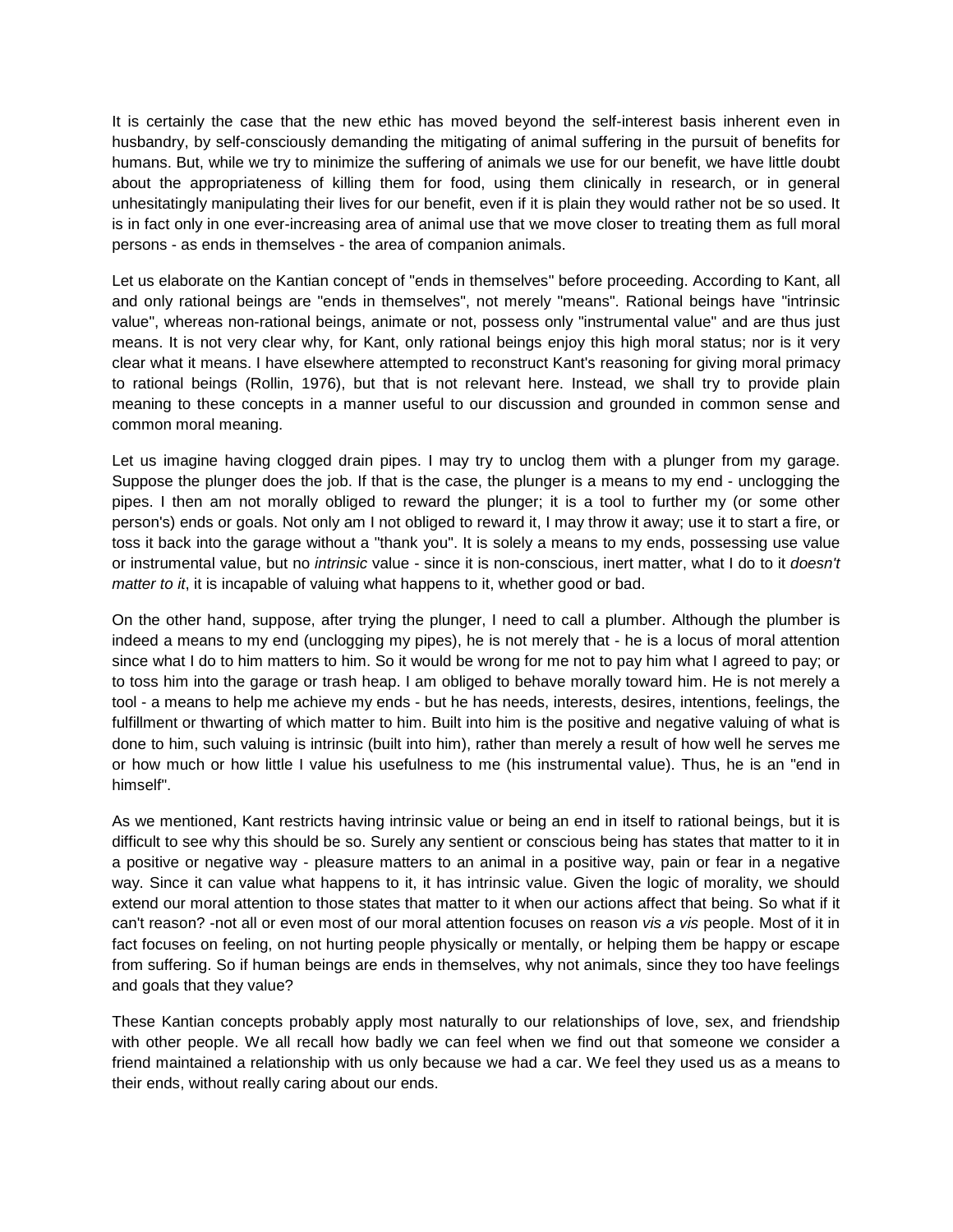Similarly, when sexual morality began to be thought about in secular terms in the 1960s, and the question of what sort of sexual relations were moral or immoral was raised outside of a theological context, many people argued that what makes sex moral or immoral was not any given act, but rather how one views one's partner. If my partner is merely an outlet for my lust, if I do not consider her pleasure or satisfaction, then I behave immorally towards her, for I see her solely as a means, possessing instrumental value. Thus even basic sexual intercourse in the "missionary position" can be immoral, whereas what has been called "perverse" can be perfectly moral if I respect my partner's needs and desires.

Applying these categories to animal treatment by humans, we realize that even husbandry agriculture, however much it helped animal welfare, did not represent a fully moral posture towards animals, since our primary focus was on maximizing the benefit we derive from animals. Animals are still means. Similarly, what we have called the new ethic for animals, which attempts to codify respect for animals' interests into our social ethic, is still not a fully moral posture, for we are only protecting those animal interests consonant with our use of animals, not looking beyond the context of our uses. We do our best to control pain in research or agriculture, and perhaps at most work to fit how we keep the animals to their natures, but ultimately their use for us trumps the interests they possess intrinsically. However well we treat these animals, they are "food animals" or "research animals"; means to our ends - our ends trump their ends. However much a research animal might wish to be free, or a milk cow to keep her female calf, our interests come first. This is a logical or conceptual point: no matter how well-treated a slave may be by his master, he or she can never be a full object of moral concern.

In the twentieth century, however, a new role for animals has assumed prominence (Rollin, 2001) wherein, at least in theory, animals can conceptually be looked at as ends in themselves and as possessing intrinsic value, and indeed, ideally should be so viewed. This is the role the animal assumes as a companion, a pet, a friend, a member of the family, in short as a giver and receiver of love and friendship. As in any loving relationship, each party should not see the other merely and solely as a means to their own satisfaction. We all believe we should feed the dog whether we happen to feel like it or not; we all believe that the dog should care about us as something other than a source of food. (Think of how hurt a pet owner would feel if the dog indiscriminately follows anyone else who has food.)

In its purest, ideal form, the relationship with our companion animals is a reciprocal one, to *give and receive love*. This historically and conceptually new relationship with animals is a function of certain new features in our society. Our nuclear and extended families have been shattered. Pretty much gone (except perhaps in some rural areas) are situations where three or more generations live together as a matter of course. Children are, by and large, no longer expected to provide for parents, economically or emotionally. Divorce is epidemic - in the U.S. over half the marriages end in divorce. Large urban areas such as New York City breed loneliness; to make up for the lack of physical space, people distance themselves from each other emotionally. In large apartment buildings, people typically do not know their neighbors and don't care to, particularly if the neighbor is older and single. Single parents generate latchkey children who again can live lonely lives. A child with a single working parent often cannot access peers after school. In all of these cases an animal may be the only solid, reliable source of giving or receiving love a child, adult or older person may have. Little wonder, then, that people spend extraordinary amounts of attention and money on their pets, and spend fortunes on saving their lives. Even well-integrated families can treat a pet as a loved one. At Colorado State University's veterinary school, students are shown a videotape of a successful businessman in his sixties, with a loving family, describing the three years of hellish grief he experienced after the death of his 16 year old dog. Grief counseling over pet loss is now an established field of veterinary medicine, and a fundamental axiom of the field is that one can never predict in advance who will suffer grief most dramatically. Twenty years ago, the Wall Street Journal reported the (then) astonishing fact that people were spending over six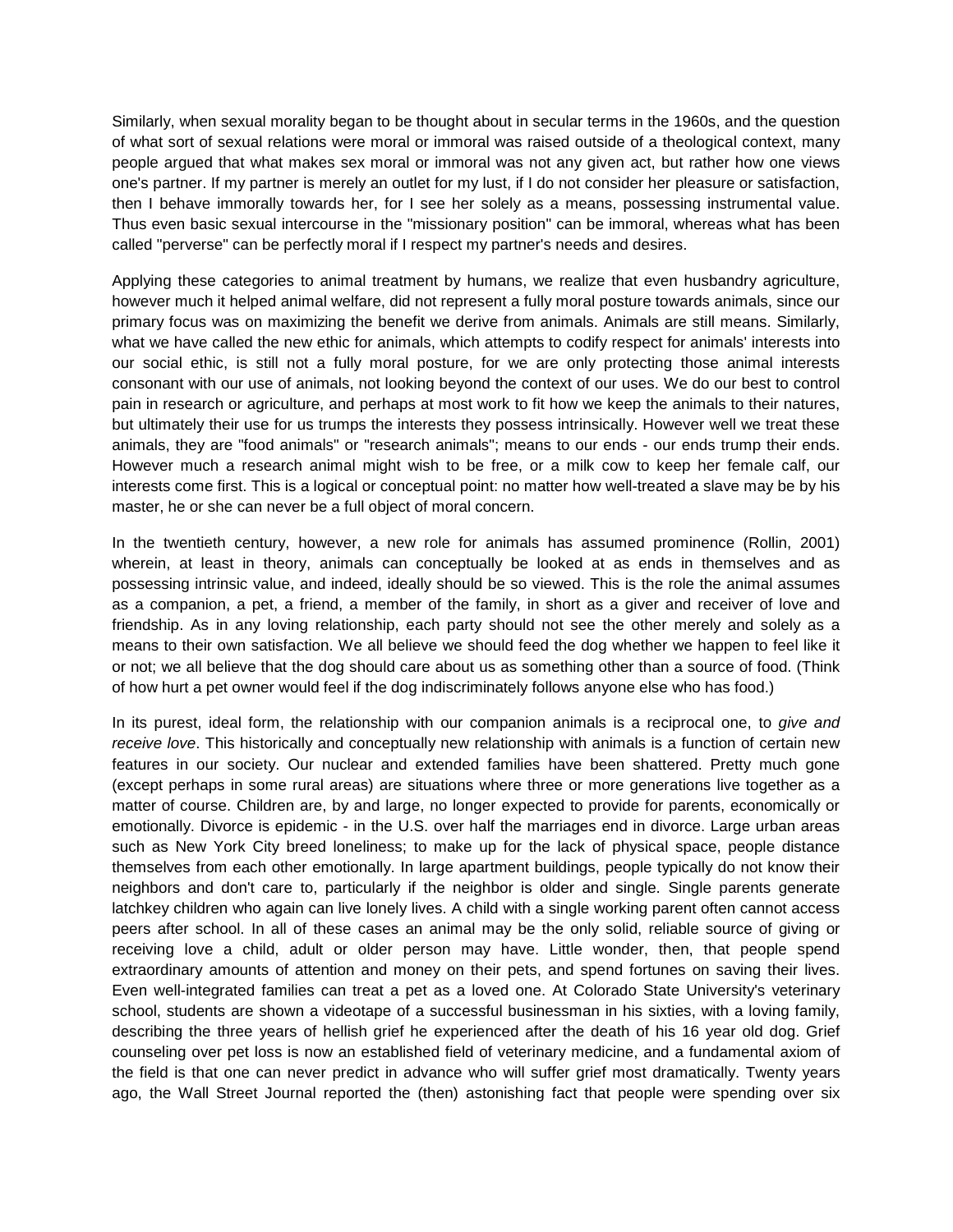figures U.S. dollars on treating their animals at our oncology center. One can barely today imagine a family friend reassuring a grieving pet owner with what was common sense a generation ago: "Why are you so upset? It's just an animal! You can get another."

Not every pet owner, of course, has this ideal relationship with their animals, else we would not see the trashing of millions of animals per year. But enough owners do to make this relationship a growing moral entity in society.

So prominent has this love/friendship relationship with companion animals become in society, in fact, that one foundation, funded with \$500 million U.S., exists solely to stop the killing of healthy companion animals. If they are successful, the money will be doubled! And, in certain cities like San Francisco and Boulder, Colorado, legislative attempts are being made to replace the legal notion that companion animals are property which can be disposed of as "owners" see fit, with the revolutionary ideas that humans are guardians, not owners, and like adoptive parents cannot dispose of children in whatever way they wish. (These law proposals are probably unconstitutional, but tell us much.)

Equally revealing, but considerably more surprising, is the fact that California passed a law by a huge voter margin making it a first class felony to slaughter a horse (perceived as a companion animal) for food, or ship it or sell it for slaughter. Other states are moving to raise the financial value of pets to far above their replacement value, and some judges have already awarded hefty sums to people whose animals were killed on the grounds that, while animals are property, they are unique in that they give and receive love. Twenty-four U.S. law schools have courses in animal law, and many of these legal scholars are working to raise the status of animals (particularly companion animals) from property.

In places like New York City, where *Gesellschaft* not *Gemeinschaft* prevails, an animal may be the only way to get to know other people. When I lived in New York, there was a culture of people who met every day while exercising their dogs in the park. We rarely knew each other's names - referring to each other as "Helga's owner" or "Red's master". But when Red's master went into the hospital, we all took turns housing and walking Red! And when I suffered from severe debilitating asthma that threatened to put me in the hospital for a month, Red's owner brought me an envelope and pressed it into my hand. "What is this", I said. "It is a key to my cabin in rural Ontario, and a map. Go up there, get away from New York, and breathe!"

Divorce lawyers claim that custody of the companion animal is often the stickiest issues in negotiating a settlement - worse than custody of the children.

In a recent book, Jon Katz has chronicled in moving detail the ways in which companion animals have truly become friends in today's society, including the case of a cancer survivor who, in her own view, received more help from her dog in dealing with cancer than she got from any humans (Katz, 2003). Couples suffering from "empty nest syndrome" when their children leave for college or marry, often stave off the emotional devastation by lavishing attention on their dogs or cats.

# **5.**

Let us tie the disparate threads of our argument together. Moral psychology must put rational constraints on ethical theory and figure into ethical behavior. A major moral psychological vector is reasonable partiality, i.e. preference for those with whom we have *philia*. In the mid to late twentieth century, we have seen the emergence of a new social ethic for animals, aimed at minimizing suffering. As this ethic has evolved, it has become clear that the full extension of this ethic has been limited by the fact that we keep these animals for human use. But one notable exception to this limitation is the animals with whom we ever-increasingly enjoy *philia*, love and friendship, given the nature of twentieth century urban life,